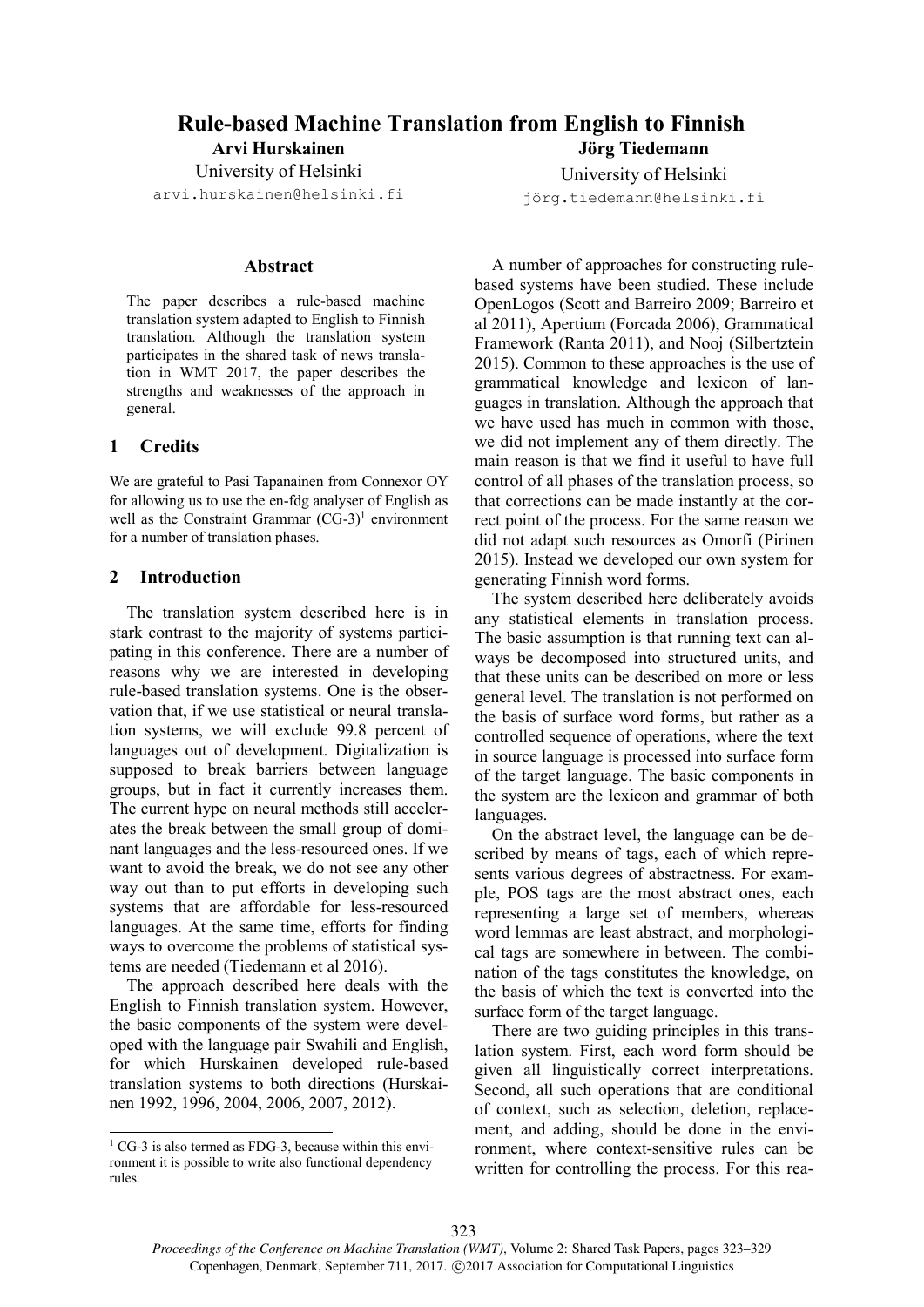son, Constraint Grammar (Karlsson 1990, 1995; Karlsson et al 1995; Tapanainen 1996; Bick and Didriksen 2015) is in important role in the system.

Below is a description of various phases of the translation process.

### 3 Analysis of source text

The source text is first morphologically analysed, disambiguated and provided with syntactic description. In analysing the English text, we used the en-fdg parser (Järvinen and Tapanainen 1997). The parser has a fairly covering vocabulary, and it performs surface-syntax parsing as well as dependency parsing. However, it makes mistakes, and wrong assignments especially in POS categories are detrimental to translation results. Since we had no access to the source code of the parser, we had to devise our own mechanism to correct the mistakes.

The example sentence in (1) is used throughout in this paper.

(1)  $1$  He he subj: > 2 @SUBJ %NH PRON PERS NOM SG3 2 will will v-ch:>3 @+FAUXV %AUX V AUXMOD 3 be be v-ch:>4 @-FAUXV %AUX V INF 4 hanging hang main:>0 @-FMAINV %VA ING 5 out out phr:>4 @ADVL %EH ADV 6 on on loc:>4 @ADVL %EH PREP 7 stages stage pcomp:>6 @<P %NH N NOM PL 8 for for subj:>11 @ADVL %EH PREP 9 years year pcomp:>8 @<P %NH N NOM PL 10 to to pm:>11 @INFMARK> %AUX INFMARK> 11 come come mod:>7 @-FMAINV %VA V INF

The en-fdg parser performs two types of syntactic mapping, and we had to choose one of them. Because the rule system, which we were going to use in the translation system, makes use of relative distances, we decided to use the surface-syntax option. The precise distances that the dependency parsing produces would probably not have much helped in translation. The modified form is in (2).

(2) "<\*he>" "he" %SUBJ CAPINIT PRON PERS NOM SG3 "<will>" "will" %+FAUXV V AUXMOD "<be>" "be" %-FAUXV V INF "<hanging>" "hang" %-FMAINV ING "<out>" "out" %ADVL ADV "<on>" "on" %ADVL PREP "<stages>" "stage" %<P N PL NOM "<for>" "for" %ADVL PREP "<years>" "year" %<P N PL NOM "<to>" "to" %INFMARK> INFMARK> "<come>" "come" %-FMAINV V INF

#### 4 Isolation of multiword expressions

Multiword expressions (MWE) are becoming an increasingly important component in machine translation. There is no covering list of MWEs of English, because the concept is very fluid. Many clusters of words can be successfully treated in more than one way. The general rule is that if translation through the normal rule system does not succeed, consider treating the cluster as a MWE. Treating a structure, which also could be handled with normal rules, as a MWE, often helps in disambiguation, because the MWE is given the lexical representation in target language for all members of the structure. In general, it is more safe to use MWE treatment is cases where both options are possible,

For this reason, MWEs are isolated prior to inserting the glosses (i.e. lexical words) of the target language. These MWEs are given the appropriate lexical interpretation (3).

# (3)

```
"<*he>" "he" %SUBJ CAPINIT PRON PERS NOM SG3 
"<will>" "will" %+FAUXV V AUXMOD 
"<be>" "be" %-FAUXV V INF
"<hanging out>" "hang out" { hengailla V67 ,
roikkua V52-A } %-FMAINV ING 
"<on>" "on" %ADVL PREP 
"<stages>" "stage" %<P N PL NOM 
"<for years to come>" "for year to come" {
tulevina vuosina , tuleviksi vuosiksi } ADV
```
We have used the CG-3 rule formalism (Tapanainen 1996) for implementing the MWEs, because it has a sophisticated system for controlling the rule application on the basis of context. It also removes all grammatical information on words, which are not relevant in further processing.

In English to Finnish MT, it is sensible to identify four types of MWEs, (a) those which have no inflection, (b) those where the first element (noun) carries the information on inflection, (c) those where the last element (noun) carries the information on inflection, and (d) those where the verb carries the needed information. In handling MWEs, it is also possible, and often needed, to add such new information that helps in achieving grammatically correct translation.

The rules for isolating MWEs are ordered so that the longer one wins. Problematic are such cases, where there are two contiguous MWE candidates with one or more shared members. This much discussed problem can be solved by adding context-based restrictions to rules for controlling rule application.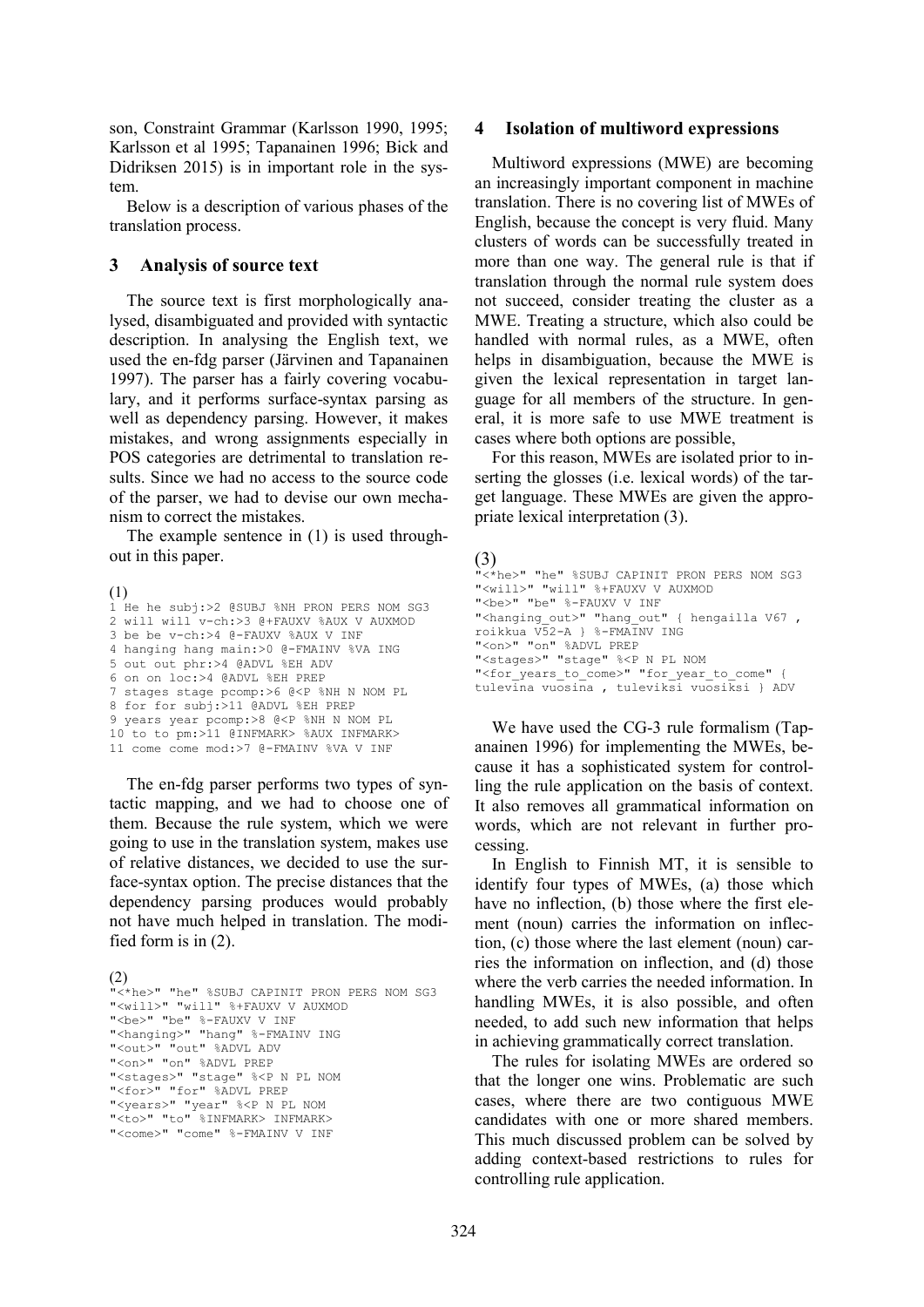Although the different types of error-free CG rules are tedious to write manually, they can be produced with scripts from lexical lists.

## 5 Adding lexical glosses

The next step is to enrich each analysed word with the lexical representation of the target language. This is done so, that the POS category of the analysed word is found first, and then the lexical information is added from the lexicon of that POS category. In total, 13 POS categories are used in the system. Especially when translating from English, the identification of the correct POS category is important, because English is extremely ambiguous in this respect.

For making semantic disambiguation easier, the lexical glosses are ordered so that the most likely interpretation is the first one. There is no safe method for deciding which gloss should be considered as default, and often only thorough testing will help or statistical evidence can be used. Jörg Tiedemann has kindly helped in providing frequency lists produced using automatic word alignment (Östling and Tiedemann, 2016) on parallel corpora (mainly Europarl, Wikipedia headlines but also from OPUS<sup>2</sup>). Bilingual word lists are extracted from the aligned corpora and ranked by Dice scores and raw frequencies. Such words are discarded that include nonalphabetic characters and co-occurrence thresholds are used to further reduce the noise in the data. Separate lists are extracted for English multi-word-units that are aligned to single Finnish words and also for frequently aligned multi-word units on both sides. There is also a lemmatised version of the data. Lexical glosses are added in  $(4)$ .

# (4)

```
"<*he>" "he" { *hän Np9 FRONT , hänen , NO-
GLOSS , itse N8 FRONT } %SUBJ CAPINIT PRON 
PERS NOM SG3 
"<will>" "will" { NOGLOSS , aikoa V52-D , 
tulla V67 } %+FAUXV V AUXMOD 
"<be>" "be" { olla V67b BE , eivät ole , ei 
ole , NOGLOSS , joka Np13 , jotka Np14 } %-
FAUXV V INF 
"<hanging out>" "hang out" { hengailla V67 ,
roikkua V52-A } %-FMAINV ING 
"<on>" "on" { NOGLOSS M-ADE , NOGLOSS M-ILL , 
NOGLOSS M-PAR , NOGLOSS M-ELA , NOGLOSS M-ALL 
, NOGLOSS M-ESS , NOGLOSS M-INE } %ADVL PREP 
"<stages>" "stage" { vaihe N48 , lava N9 , 
näyttämö N2 FRONT } %<P N PL NOM 
"<for years to come>" "for year to come" {
tulevina vuosina , tuleviksi vuosiksi } ADV
```
Because Finnish is a highly inflecting language, the lexicon needs precise instruction on inflection. Nouns and adjectives need a unique code for inflection in each case, in gradation, and in front/back concordance. Verbs have a large number of inflected forms, and also they follow gradation and front/back concordance rules. Not all of this need to be included into the transfer lexicon, but some anyway. For example, for transitive verbs it is useful to mark whether their preferred object case is partitive or accusative. Many of them use both, however, but in specific contexts. In addition to object argument, many verbs have also other arguments that require a certain case in inflection. Also such information should be added to the lexicon.

Compound words are common in Finnish, and their handling can be done in two places. The safest way is to handle them as MWEs. However, because compounding in Finnish is very productive, also more general methods should be provided. Compounds in Finnish are such that only the last member, the head, of the compound inflects. Therefore, it is possible to mark compound word candidates, which, if required contextual criteria are fulfilled, will be selected as first parts of the compound and later joined together with the second member. Even more than one member of compound words can thus be combined. This works with such English compounds that are composed of consecutive words without of-genitive structure.

For such words, for which there is no lexical gloss in the system, there is a default that the form in source language is copied as a gloss. It is given an inflection code according to the form of its last part.

Adding the lexical information is implemented using the Beta rewriting language.

#### 6 Semantic disambiguation

Perhaps the most challenging phase in the current translation system is the semantic disambiguation. Much of the complexity comes directly from the source language English, the analysis of which does not offer many clues for performing semantic disambiguation. For example, English verbs do not mark whether they are transitive or intransitive, and the same verb functions in both roles. This creates a recurrent semantic disambiguation problem. The solution must be found on the basis of presence or absence of the object in the sentence. Also, the presence or absence of

<sup>-</sup>2 Data available from http://opus.lingfil.uu.se and http://www.statmt.org/wmt16/translation-task.html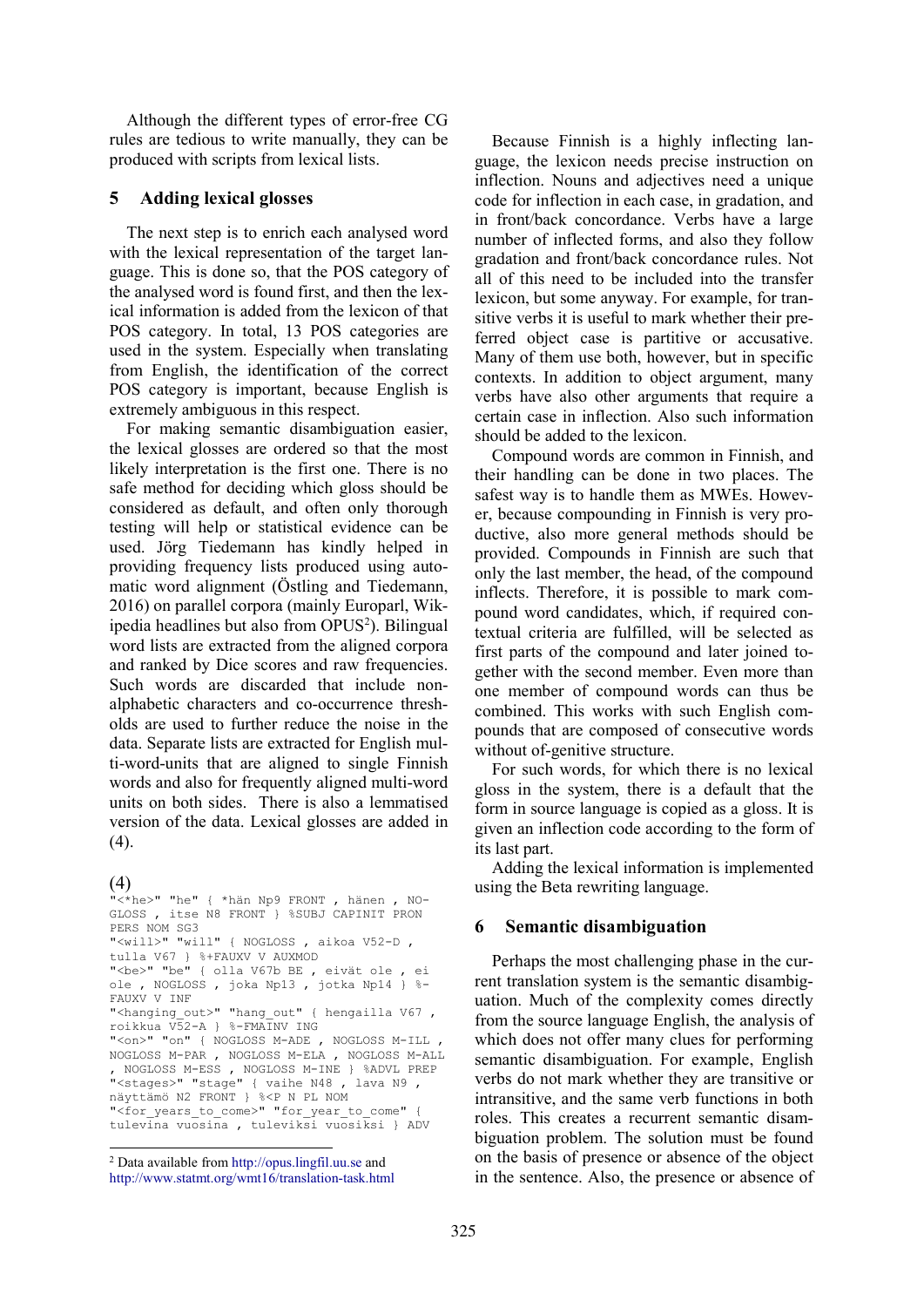the agent in passive sentences helps in disambiguation. The distinction between transitive and intransitive verbs is one of the few cases, where rather global rules can be written on semantic disambiguation. Most of the rules are on a low level, applying to relatively few cases.

An example of complicated rules is to identify whether the word *with* starts a relative clause or whether it is in some other role. The identification alone does not suffice. One should also know whether it should be translated with singular or plural form.

The rules on punctuation are different in English and Finnish. These differences can be handled as part of semantic disambiguation.

Such words that can occur as proper nouns and ordinary words are a problem in translation. A partial solution is that such words that have a capital initial letter and are not sentence-initial are likely to occur in both roles and are marked as proper name candidates. Then, on the basis of the strict list and environment, the candidates are selected as proper names. However, this method does not work, if the word is sentence-initial, because in this position all words start with a capital letter.

If the language analyser would add the socalled supersenses to the analysis, the rule writing would become easier. Such comprehensive supersense categories have been established for English (Schneider and Noah 2015; Hollenstein et al 2016). The current system makes use of such sense categories as TIME, PLACE, ANI-MACITY, HUMANNESS, TRANSITIVITY etc.. However, these categories are not part of the analyser, but they are implemented in the transfer rule system. The further development of the system might reveal, that more clustering should be made.

When semantic disambiguation rules are applied, the rest of readings are handled so that the first interpretation is selected and the rest are removed. Except for a few specific cases, the system does not leave ambiguity to the readings (5).

#### (5) "<\*he>" "he" { \*hän Np9 FRONT } %SUBJ CAPINIT PRON PERS NOM SG3 "<will>" "will" { NOGLOSS } %+FAUXV V AUXMOD "<be>" "be" { NOGLOSS } %-FAUXV V INF "<hanging\_out>" "hang\_out" { hengailla V67 }  $$-FMATNV$  TNG "<on>" "on" { NOGLOSS } M-ADE %ADVL PREP "<stages>" "stage" { näyttämö N2 FRONT } %<P N PL NOM "<for years to come>" "for year to come" {

tulevina vuosina } ADV

### 7 Controlling singular and plural

One could expect that singular matches with singular and plural with plural in two languages. This is not the case, however. A typical case is that whereas English uses plural forms in nouns that have a number as a modifier, Finnish uses singular. Also adjective and pronoun modifiers in such structures are in singular.

The en-fdg parser does not mark the number in adjectives and some verb forms, which is why such tags must be controlled in great detail.

### 8 Adding inflection tags

Because Finnish is a highly inflecting language, and English is not, there is little such information inherited from the analysis of the source language that can be used in constructing the correct Finnish word forms. Therefore, such instructions must be added, mostly on the basis of the information added in lexical mapping.

Adding inflection tags takes place in two phases. First, the primary constituents of the sentence are tagged. Such constituents include the verb, the subject, the object, the indirect object, and various modifiers of the verb.

In the second phase, adjective, pronoun, and number modifiers are given inflection tags on the basis of the inflection tag given to the noun head in the first phase of tagging.

Because rule writing for such a complex network is prone to multiple simultaneous mappings, the rules are hierarchically ordered and reapplication is prevented. The rules are ordered according to approximate security, the most secure ones first and the least secure ones last. By the secure rule we mean the likelihood that the rule works correctly in all contexts. There is no strict dichotomy between secure rules and other rules. Rather there is a continuum. Added inflection tags, some redundant, are displayed in (6).

#### (6)

"<\*he>" "he" { \*hän Np9 FRONT } %SUBJ CAPINIT PRON PERS NOM SG3 "<will>" "will" { NOGLOSS } %+FAUXV V AUXMOD SG PRES "<be>" "be" { NOGLOSS } %-FAUXV V INF SG PRES "<hanging out>" "hang out" { hengailla V67 } %-FMAINV ING SG PRES "<on>" "on" { NOGLOSS } M-ADE %ADVL PREP "<stages>" "stage" { näyttämö N2 FRONT } %<P N PL NOM ADE "<for years to come>" "for year to come" {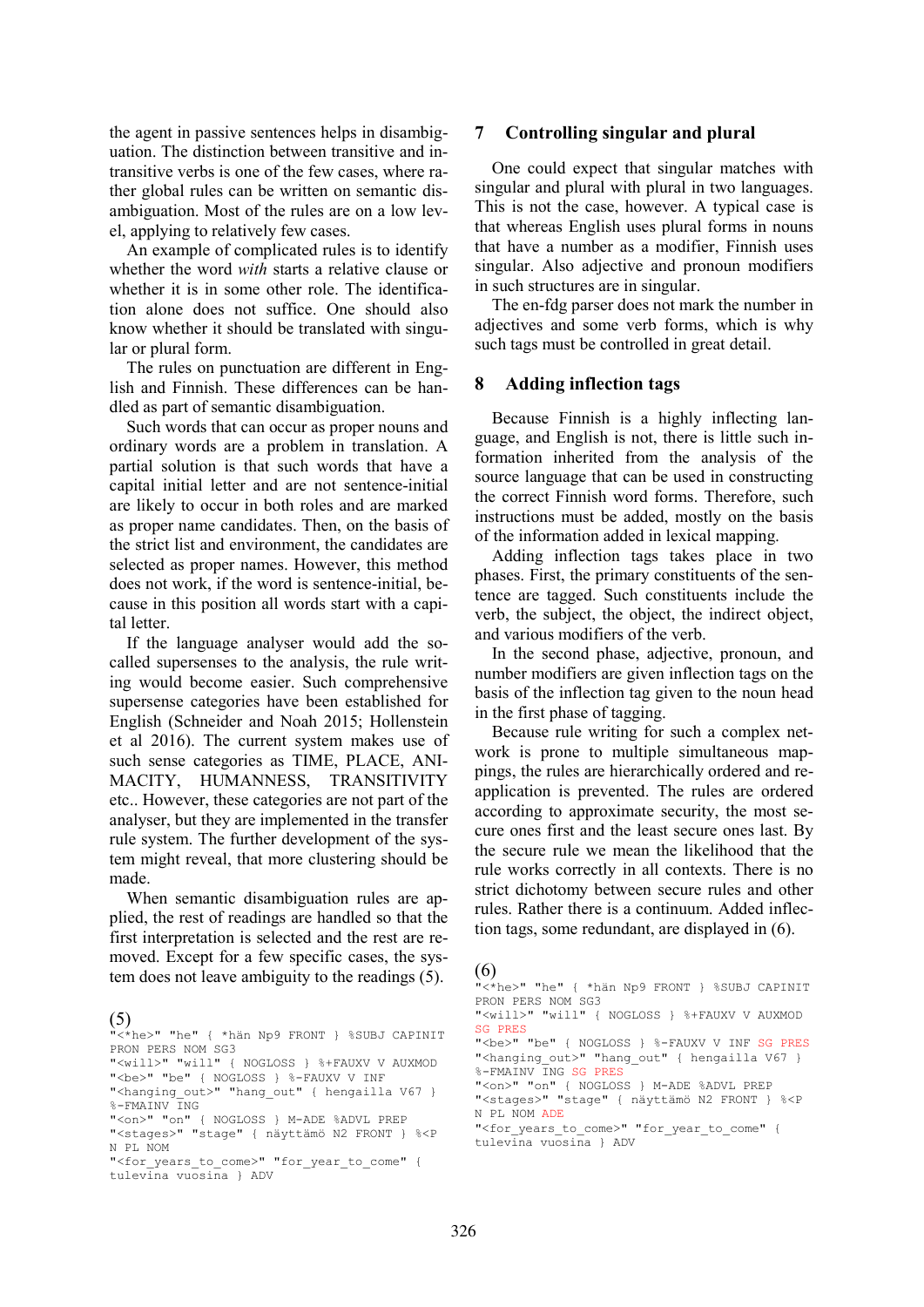#### 9 Marking stem boundary

There are 107 different inflection classes for Finnish nominals and verbs. The list of Kotimaisten Kielten Tutkimuskeskus (Research Centre of National Languages) has fewer categories, but they are insufficient for describing all word types. The number of inflection categories could certainly be reduced by applying a finite state machine for controlling part of variation.

There was no linguistic theory behind selecting the stem boundary marking. The solution was purely practical. The boundary mark was put to the point, which made it possible to produce all inflected forms of the word type.

# 10 Converting inflection tags to surface forms

Each inflection tag is converted to nearsurface form using Beta-rules. The system first checks the inflection code, marks it as checked, and then looks for the other codes of that inflection class. If the path leads successfully to a surface form suffix, it is added after the suffix tag.

The process is not simple, however, because the reading may have two or three inflecting words, and each must be given the correct inflection. The danger of mixing the suffixes is avoided by joining the found suffix immediately to the word. A second, and possibly third, round is then run for finding the correct suffixes for the rest of words in that reading.

The suffixes are joined to the whole lexical word and not directly to the stem. This is done, because sometimes the correct front form can be decided only when the final part of the lexical word is present. Note that the inflection suffixes are not necessarily final. By default, suffixes are given the back vowel treatment (7). If the word requires front vowel treatment, conversion rules modify the suffix accordingly (8).

```
(7) 
"<*he>" "he" { *h:än :Np9 FRONT } %SUBJ 
CAPINIT PRON PERS NOM SG3 
"<will>" "will" { NOGLOSS } %+FAUXV V AUXMOD 
PRES SG 
"<be>" "be" { NOGLOSS } %-FAUXV V INF PRES SG 
"<hanging_out>" "hang_out" { hengail:la+ee
:V67 } %-FMAINV ING PRES SG 
"<on>" "on" { NOGLOSS } M-ADE %ADVL PREP 
"<stages>" "stage" { näyttämö:+illa :N2 FRONT 
} %<P N PL ADE 
"<for years to come>" "for year to come" {
tulevina vuosina } ADV
```
## 11 Front/back concordance

The decision on whether the ending of the word gets a front or back vowel treatment is done on the basis of the vowel structure of the word. In addition to this, the end part of the lexical word may affect the precise surface form of the word. For example, the rule may require that the back vowels of the suffix must be converted to corresponding front vowels. This conversion is not always one-to-one process, because a back vowel may have two corresponding front forms. This can be decided on the basis of the last vowel of the lexical word. Therefore the full lexical word must be present when conversion rules are applied. Front vowel conversion is displayed in (8).

### (8)

```
"<*he>" "he" { *h:än } %SUBJ CAPINIT PRON 
PERS NOM SG3 
"<will>" "will" { NOGLOSS } %+FAUXV V AUXMOD 
PRES SG 
"<be>" "be" { NOGLOSS } %-FAUXV V INF PRES SG
"<hanging out>" "hang_out" { hengail+ee } %-
FMAINV ING PRES SG 
"<on>" "on" { NOGLOSS } M-ADE %ADVL PREP 
"<stages>" "stage" { näyttämö:+illä } %<P N 
PL ADE 
"<for years to come>" "for year to come" {
tulevina vuosina } ADV
```
## 12 Controlling word order

POS tags are the most important keys in controlling the word order in target language. In the current language pair, the most important features that require word reordering are the prepositions and the of-genitive. Finnish most often uses postpositions, and it does not have equivalent for of-genitive. Also, passive structures with agent are missing in Finnish, which causes complex changes in word order.

We have written the reordering rules with Perl. In order to simplify rule-writing, we have moved the POS tag to the beginning of the reading of each word and changed the whole input into sentence-per-line format. Using this format, it is fairly easy to write new reordering rules. For each word type applies the same description, and only the POS tag changes. In case additional information is needed, it is available in the description of the word.

# 13 Discussion

The current translation system tries to make maximal use of the lexicon and grammar of source and target languages. A sentence in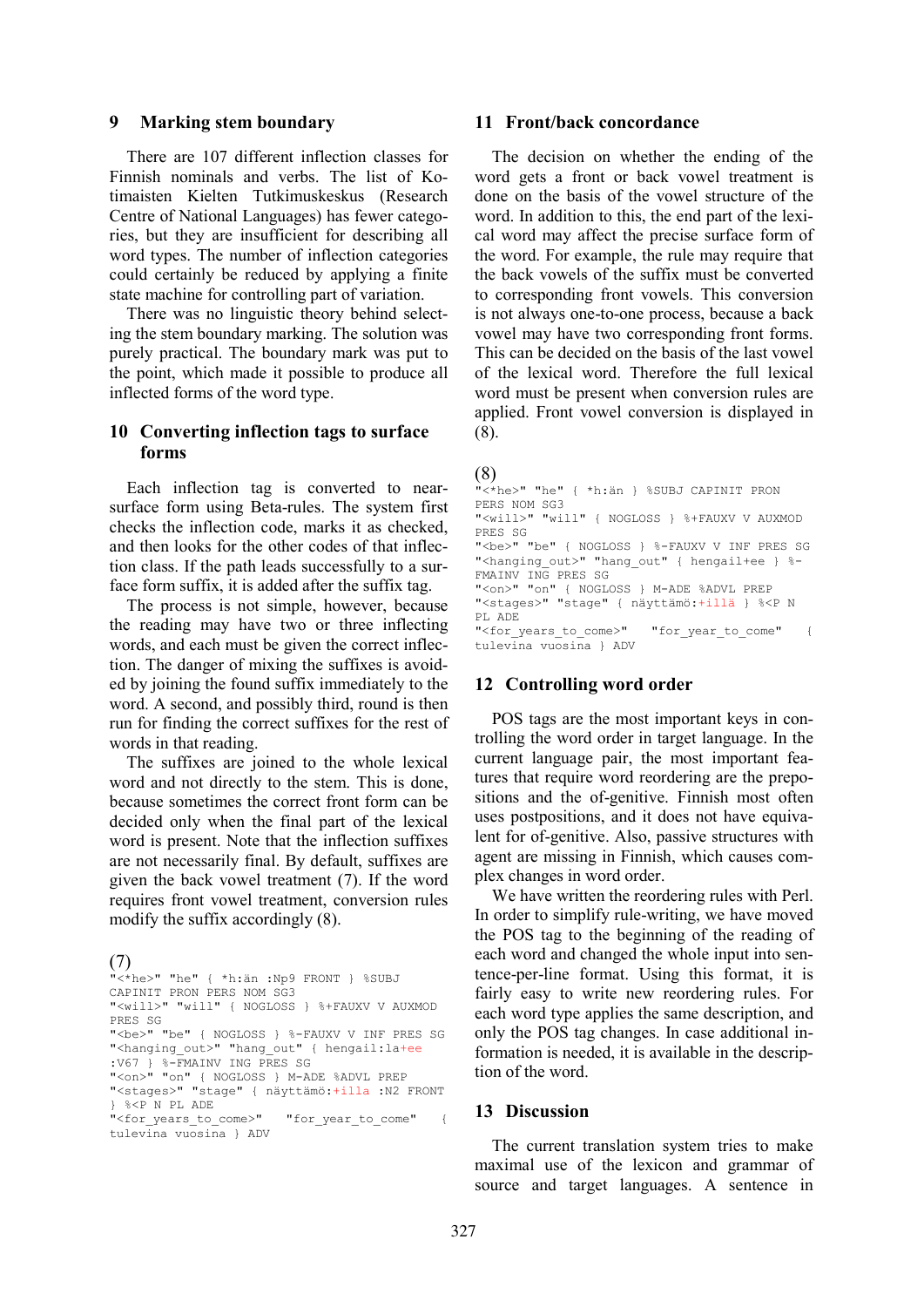source language is converted through subsequent phases into target language. No purely statistical choices are used. In order to reduce unnecessary rule writing, defaults are used where feasible.

Such rules that need contextual control for their application are implemented using the CG3 environment. Such cases are, apart from the parsing component of English, the correction module for the output of the parser, the isolation and treatment of MWEs, the semantic disambiguation, the control of singular and plural forms, and the modules for adding primary and secondary tags for facilitating inflection. The rest of rules are implemented using rewriting rules in Beta or Perl, whichever is feasible in each case.

The periodic development with this language pair was started in 2015, using IT and medical domains as test environments. The work with news texts started in March 2017, and the work with this domain is just in the beginning. Especially the vocabulary of the domain is very defective, and also the isolation of MWEs needs much work.

Our own estimation of the feasibility of the rule-based approach to the current task is that the more grammatical the sentences are, the better the result. The ordinary news reporting can be translated satisfactorily, but sport news and other types of less grammatical texts are a big problem.

# References

- Barreiro Anabela, Bernard Scott, Walter Kasper and Bernd Kiefer, 2011. OpenLogos Rule-Based Machine Translation: Philosophy, Model, Resources and Customization. Machine Translation, volume 25 number 2, Pages 107-126, Springer, Heidelberg, 2011. ISSN 0922-6567, doi:10.1007/s10590-011- 9091-z
- Bick Eckhard and Tino Didriksen, 2015. CG-3 Beyond Classical Constraint Grammar. In: Beáta Megyesi: Proceedings of NODALIDA 2015, May 11-13, 2015, Vilnius, Lithuania. pp. 31-39. Linköping: LiU Electronic Press. ISBN 978-91-7519- 098-3.
- Forcada Mikel L., 2006. Open-source machine translation: an opportunity for minor languages in B. Williams (ed.): Proceedings of the Workshop "Strategies for developing machine translation for minority languages (5th SALTMIL workshop on Minority Languages)" (organised in conjunction with LREC 2006 (22-28.05.2006)). Genoa, Italy, pp. 1-6.

Hollenstein Nora; Nathan Schneider and Bonnie Webber, 2016. Inconsistency Detection in Semantic Annotation. In Proceedings of LREC-2016. Pp. 3986-3990.

- Hurskainen A., 1992. A Two-Level Computer Formalism for the Analysis of Bantu Morphology. An Application to Swahili. Nordic Journal of African Studies, 1(1), 87-122.
- Hurskainen A., 1996. Disambiguation of morphological analysis in Bantu languages. In Proceedings of the 16th conference on Computational Linguistics. Copenhagen:ACL. Vol.1, pp.568-573.
- Hurskainen A., 2004. Optimizing disambiguation in Swahili. In Proceedings of the 20th International Conference on Computational Linguistics (COL-ING '04), Geneva, Switzerland, 23-27 August 2004, pp. 254–260. Genoa: [International Conference on Computational Linguistics].
- Hurskainen A., 2006. Constraint Grammar in Unconventional Use: Handling complex Swahili idioms and proverbs. In: Suominen, Mickael et.al. (ed.) A Man of Measure: Festschrift in Honour of Fred Karlsson on his 60th Birthday. Special Supplement to SKY Jounal of Linguistics, Vol. 19 (ISSN 1796- 279X), pp. 397-406. Turku: The Linguistic Association of Finland.
- Hurskainen A., 2007. A rule-based environment for Swahili development. MultiLingual, 18(8), 53-58. ISSN 1523-0309.
- Hurskainen A., 2012. Quality Swahili machine translation. MultiLingual, 23(7), 39-42. ISSN 1523- 0309.
- Järvinen Timo and Tapanainen Pasi, 1997. A Dependency Parser for English. Technical Reports, No. TR-1. Department of General Linguistics, University of Helsinki.
- Karlsson Fred, 1990. Constraint grammar as a framework for parsing running text. In: Karlgren Hans (ed.), Proceedings of 13th International Conference on Computational Linguistics, volume 3, pp. 168-173, Helsinki, Finland.
- Karlsson Fred, 1995. Designing a parser for unrestricted text. In: Karlsson F. et al (Eds), Constraint Grammar: A Language-Independent System for Parsing Unrestricted Text, 1-40. Berlin: Mouton de Gryuter.
- Karlsson Fred; Atro Voutilainen, Juha Heikkilä and Arto Anttila, 1995. Constraint Grammar. A Language-Independent System for Parsing Unrestricted Text. Mouton the Gruyter.
- Pirinen Tommi A., 2015. Omorfi —free and open source morphological lexical database for Finnish. In Proceedings of the 20th Nordic Conference of Computational Linguistics NODALIDA 2015, pages 313–315.